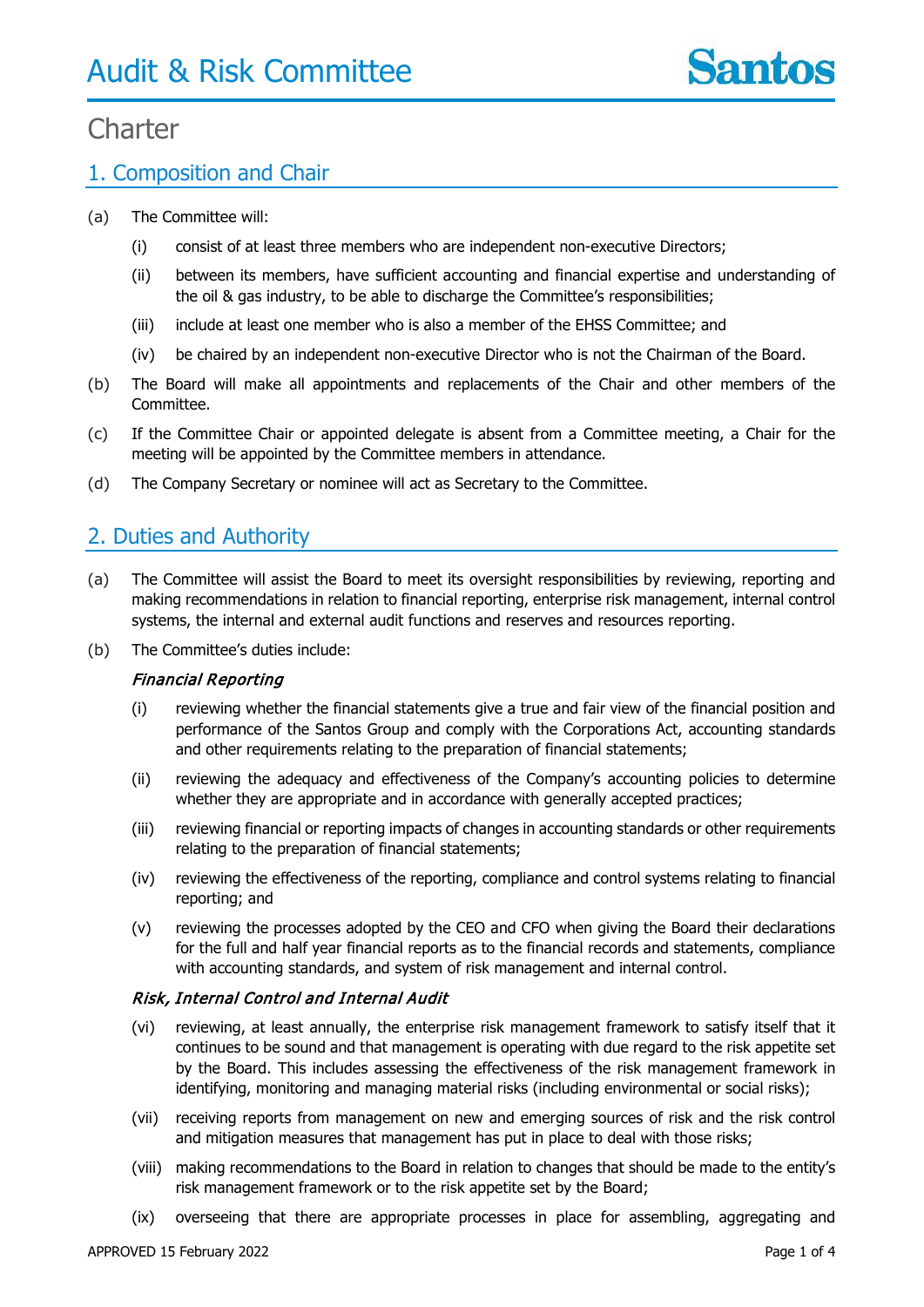

reporting relevant information about risks from across the Company's activities;

- (x) reviewing the effectiveness of the regulatory compliance program;
- (xi) reviewing the Company's business continuity plans;
- (xii) reviewing, at least annually, the insurance program and adequacy of insurance cover;
- (xiii) reviewing the effectiveness of the Company's internal control systems and framework;
- (xiv) reviewing the independence and effectiveness of the Whistleblower / Reporting Misconduct system including by receiving, at least on a quarterly basis, an overview of Whistleblower / Reporting Misconduct complaints;
- (xv) approving the appointment and removal of the Group Manager Risk and Audit (or equivalent role);
- (xvi) reviewing and approving the annual internal audit plans and activities;
- (xvii) reviewing the findings and recommendations of the risk & internal audit function and monitoring that material and/or systemic control weaknesses are appropriately addressed;
- (xviii) reviewing the adequacy of resources and performance, objectivity, independence and effectiveness of the risk & internal audit function; and
- (xix) at least annually, meeting with the Group Manager Risk and Audit (or equivalent role) without other Management present.

#### External Audit

- (xx) reviewing procedures for the selection and appointment of the external auditor (including whether an audit tender process is required) and recommending to the Board, as and when appropriate, the appointment and termination of the external auditor;
- (xxi) reviewing and approving the scope of the audit, the terms of the annual engagement letter and audit fees;
- (xxii) reviewing the findings and recommendations of the auditor;
- (xxiii) reviewing the effectiveness of the annual audit and the performance of the external auditor including interaction with Management and internal audit;
- (xxiv) reviewing the independence of the external auditor and the policies in relation to matters which may lead to an actual or perceived lack of independence such as audit partner rotations and the nature and quantum of non-audit services, as set out in Attachment A;
- (xxv) at least annually, meeting with the external auditor without Management present; and
- (xxvi) providing the external auditors with unrestricted and confidential access to the Committee Chair or, if deemed appropriate by the external auditors, the Chair of the Board. The external auditors will be instructed to immediately contact the Committee Chair if Management places unreasonable restrictions on access by the external auditors or there are significant unresolved issues between Management and the external auditor.

#### Reserves and Resources Reporting

- (xxvii) assessing the appropriateness of the systems, processes and methods used in relation to reserves and resources estimation including by reference to the Society of Petroleum Engineers – Petroleum Resources Management System guidelines and listing rules.
- (c) The Committee is to operate within the above framework, but Committee members may raise any other matters considered relevant.
- (d) The Committee has the authority to appoint duly qualified independent experts to provide it with advice and with respect to the matters within the Committee's remit.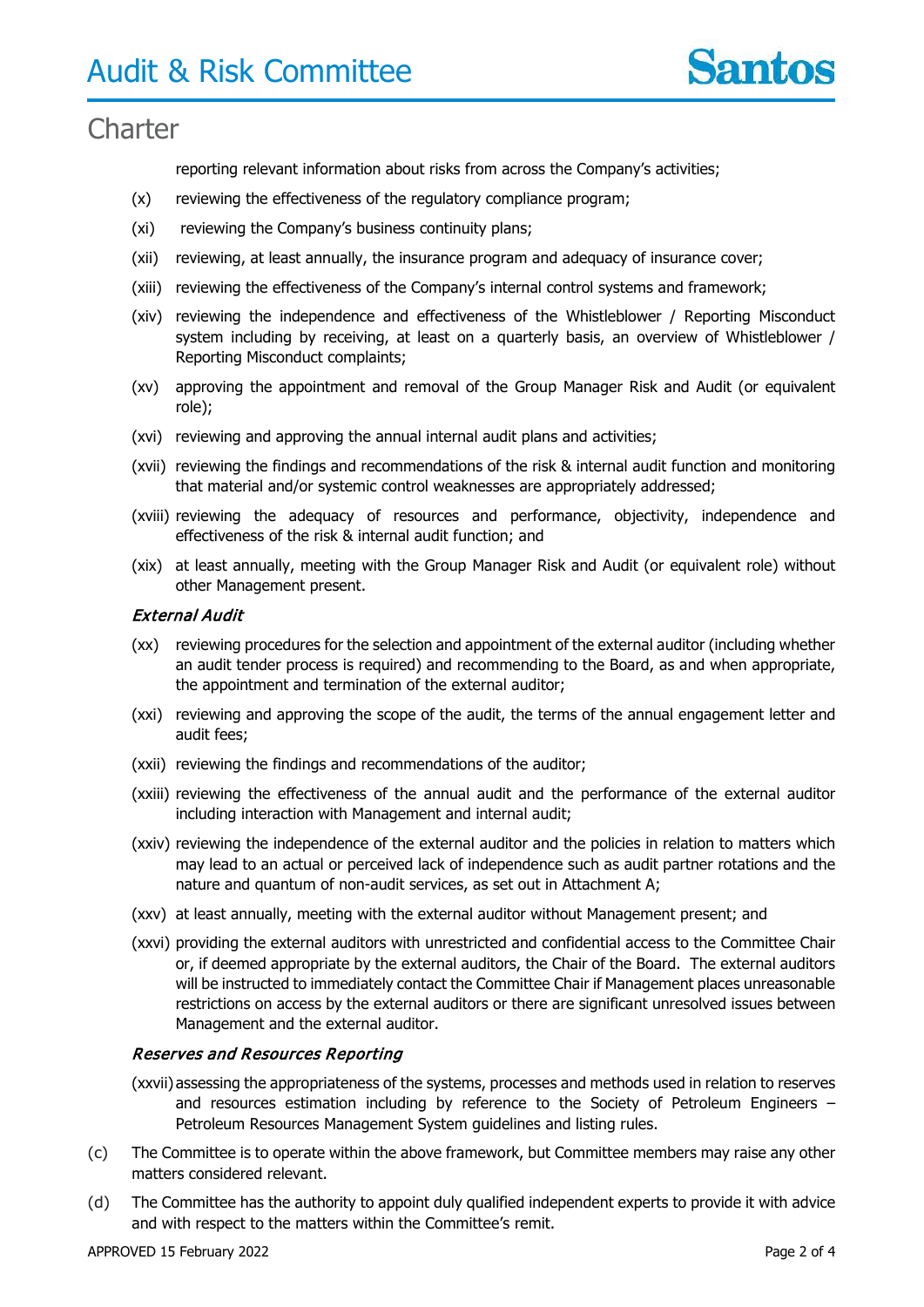- (e) The Committee is a committee of the Board and has no authority independent of the functions delegated to it and is to report its findings and recommendations directly to Board. The functions of the Committee do not relieve the Board from any of its responsibilities.
- (f) There will be no delegation of executive power to the Committee.

### 3. General

- (a) The Committee will meet at least four times each year and as otherwise determined by the Chair of the Committee.
- (b) Meetings of the Committee will be convened and conducted on the same principles as those that apply to the Board pursuant to the Constitution, except as otherwise provided in this Charter.
- (c) A quorum for a Committee meeting is a majority of its members.
- (d) The Committee will issue a standing invitation to the Company's Executive(s) responsible for the matters within the Committee's remit, including the CFO, Group Risk and Audit Manager (or equivalent role), representatives of the external auditor and all non-executive Directors to attend its meetings, subject to the Committee Chair's discretion to decide otherwise. Other executives may be invited to attend meetings.
- (e) The Committee Chair, and the Company's Executive(s) responsible for the matters within the Committee's remit, will set the agenda and business of the Committee and together ensure that the Committee discharges the duties and responsibilities set out in this Charter. The Committee is responsible for satisfying itself that an appropriate framework exists for relevant information to be reported by management to the Committee.
- (f) The Committee will have unfettered access to the CFO, Group Risk and Audit Manager (or equivalent role) and representatives of the external auditor.
- (g) The Committee Chair will provide an update on Committee matters at the next face to face meeting of the Board. The Committee will refer to the Board and any other Committee of the Board any matters that have come to the attention of the Committee that are relevant for the Board or the relevant Committee.
- (h) Minutes of Meetings of the Committee will be distributed at the next meeting of the Committee and made available to all Board members.
- (i) The Committee will review its performance and this Charter annually and report to the Board.